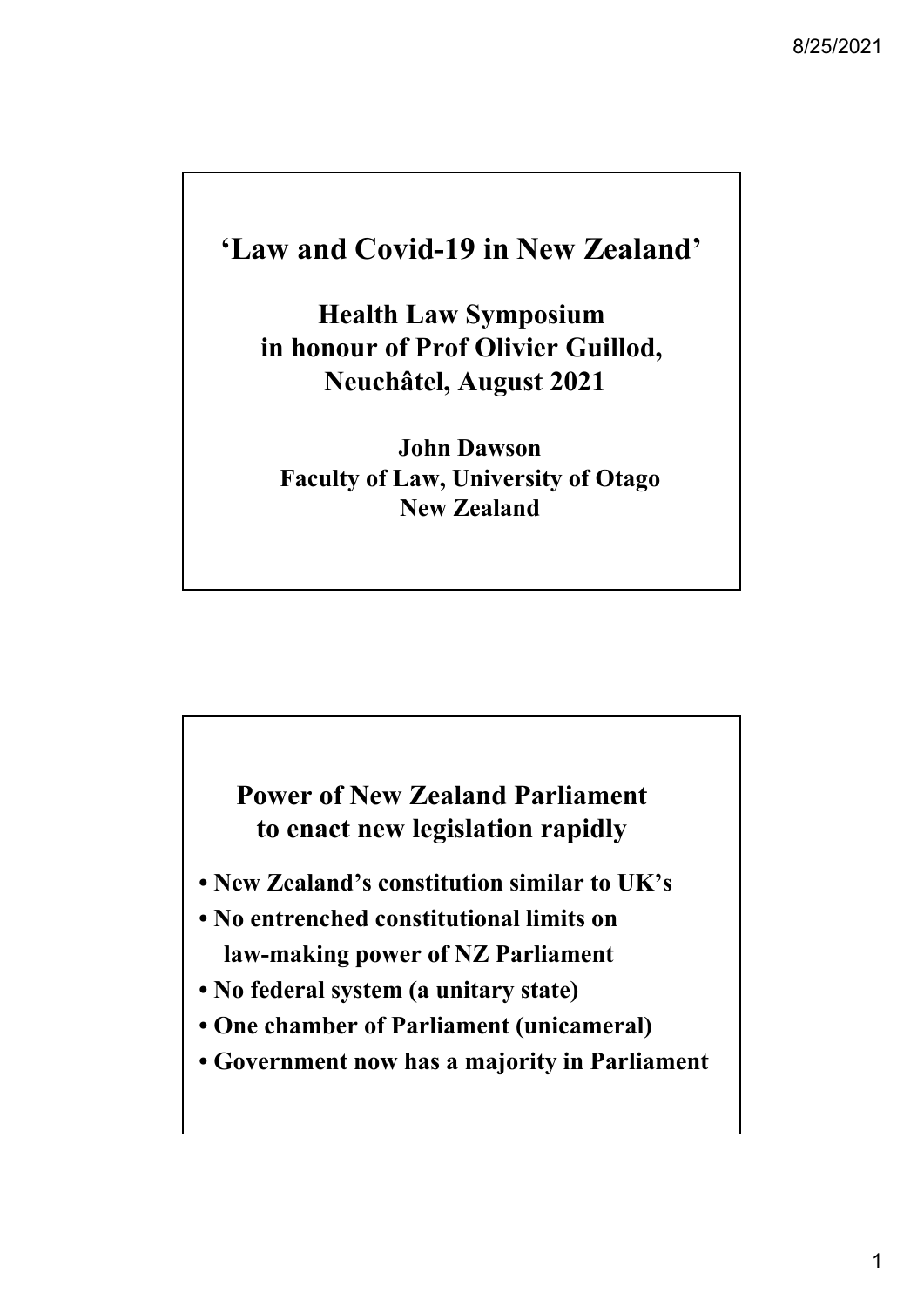## **Central legal issues in New Zealand's response to Covid-19**

- **The need for adequate public health legislation,** *in advance*
- **Determining which government responses must be** *authorised by law*
- **When can employers** *demand* **that workers be vaccinated?**

## **The need for adequate public health legislation,** *in advance*

- **Weaknesses in prior public health legislation**
- **Government response unlawful in some respects**

**Resolved in practice by:**

- **deferential judicial approach to review**
- **delay in hearing cases and delivering judgment**
- **rapid enactment of new legislation**

**'… trying to preserve a balance between rule-governed and discretionary decision-making in times of crisis.'**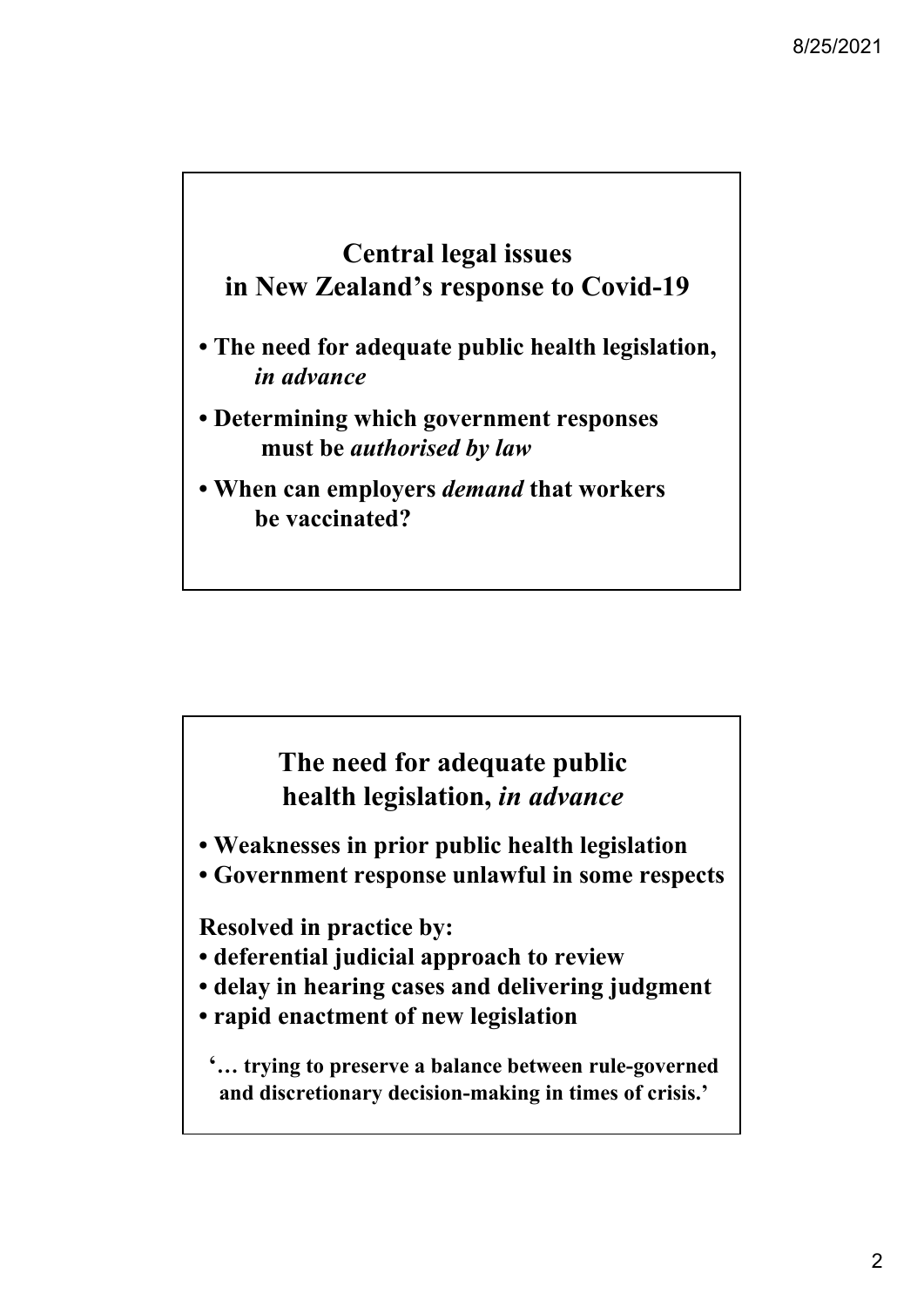*Nga Kaitiaki Tuku Iho Medical Action Society Inc v Minister of Health* **[2021] NZHC 1107 (the 'vaccine approval' case)** 

- **law permitted rapid approval of vaccine for use with 'a limited number of patients'**
- **strong argument that approval of vaccine for all adults was unlawful**
- **court refused 'interim' relief, before full hearing**
- **giving Parliament time to change the law (and retrospectively validate the approval)**